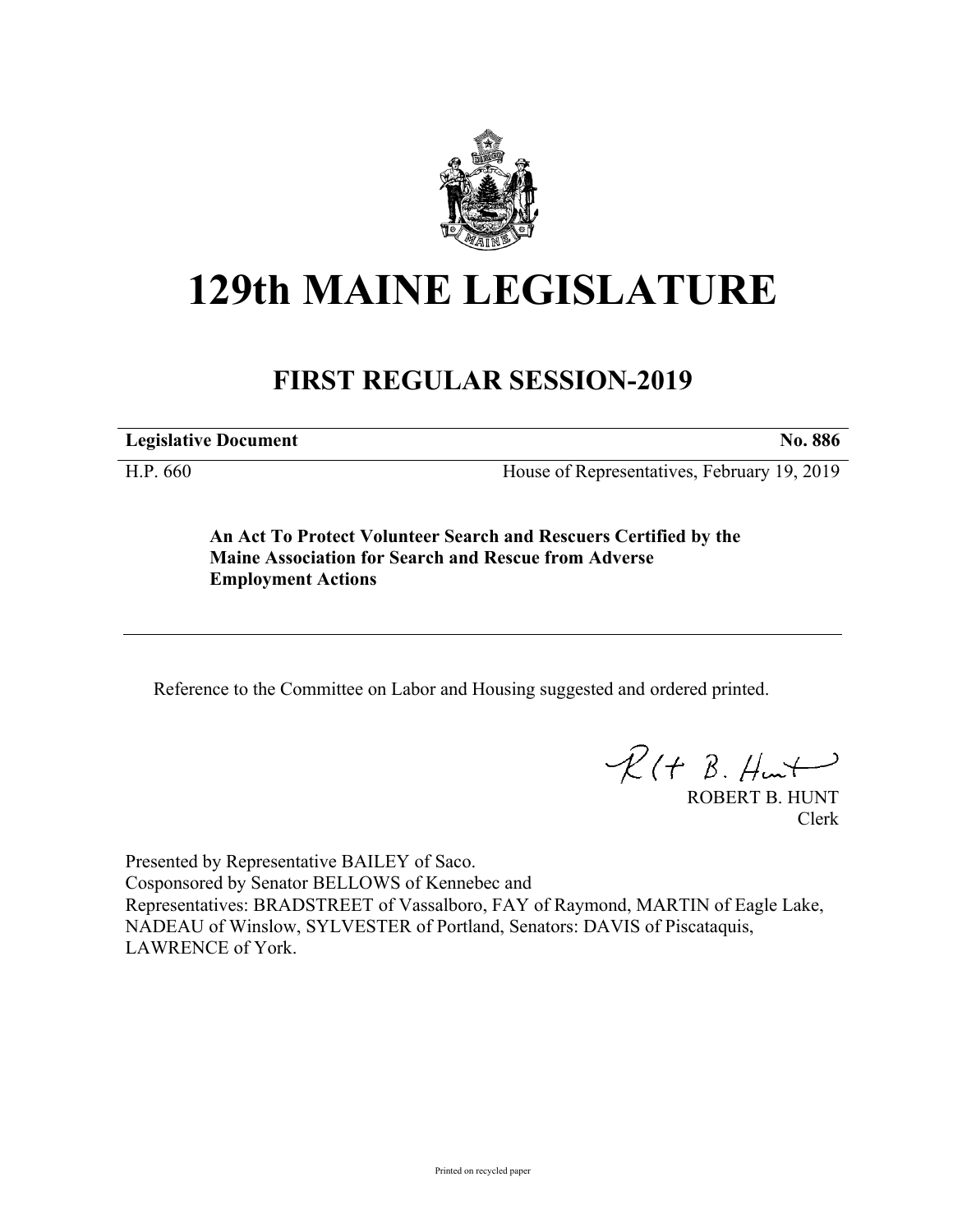| $\mathbf{1}$                                                   | Be it enacted by the People of the State of Maine as follows:                                                                                                                                                                                                                                                                                                                                                                                                                                                                                                                                                                                                                                                                                                                                                                                                                                                                                           |
|----------------------------------------------------------------|---------------------------------------------------------------------------------------------------------------------------------------------------------------------------------------------------------------------------------------------------------------------------------------------------------------------------------------------------------------------------------------------------------------------------------------------------------------------------------------------------------------------------------------------------------------------------------------------------------------------------------------------------------------------------------------------------------------------------------------------------------------------------------------------------------------------------------------------------------------------------------------------------------------------------------------------------------|
| $\overline{2}$                                                 | Sec. 1. 26 MRSA c. 7, sub-c. 4-D is enacted to read:                                                                                                                                                                                                                                                                                                                                                                                                                                                                                                                                                                                                                                                                                                                                                                                                                                                                                                    |
| 3                                                              | <b>SUBCHAPTER 4-D</b>                                                                                                                                                                                                                                                                                                                                                                                                                                                                                                                                                                                                                                                                                                                                                                                                                                                                                                                                   |
| 4                                                              | <b>VOLUNTEER SEARCH AND RESCUER; ABSENCE FROM WORK</b>                                                                                                                                                                                                                                                                                                                                                                                                                                                                                                                                                                                                                                                                                                                                                                                                                                                                                                  |
| 5                                                              | §810. Absence for emergency response                                                                                                                                                                                                                                                                                                                                                                                                                                                                                                                                                                                                                                                                                                                                                                                                                                                                                                                    |
| 6<br>7                                                         | <b>1. Definitions.</b> As used in this subchapter, unless the context otherwise indicates,<br>the following terms have the following meanings.                                                                                                                                                                                                                                                                                                                                                                                                                                                                                                                                                                                                                                                                                                                                                                                                          |
| 8                                                              | A. "Employer" has the same meaning as in section 809, subsection 1, paragraph A.                                                                                                                                                                                                                                                                                                                                                                                                                                                                                                                                                                                                                                                                                                                                                                                                                                                                        |
| 9<br>10<br>11<br>12                                            | B. "Volunteer search and rescuer" means a person who is certified in search and<br>rescue practices and procedures by a nonprofit search and rescue training<br>organization recognized by the Department of Inland Fisheries and Wildlife, Bureau<br>of Warden Service.                                                                                                                                                                                                                                                                                                                                                                                                                                                                                                                                                                                                                                                                                |
| 13<br>14<br>15<br>16<br>17<br>18<br>19<br>20<br>21<br>22<br>23 | 2. Prohibition against discharge or disciplinary action. An employer may not<br>discharge or take any other disciplinary action against an employee who is a volunteer<br>search and rescuer because of the employee's failure to report for work at the beginning<br>of the employee's regular working hours if the employee failed to do so because the<br>employee was responding to a search and rescue operation requested by a law<br>enforcement agency in the employee's capacity as a volunteer search and rescuer and the<br>employee reported for work as soon as reasonably possible after being released from the<br>search and rescue operation. An employer may charge the lost time against the<br>employee's regular pay or against the employee's available leave time. This subsection<br>does not apply to the absence of an employee if the employee has been designated as<br>essential by the employer pursuant to subsection 6. |
| 24<br>25<br>26<br>27<br>28<br>29<br>30<br>31<br>32             | 3. Notification; verification. If time permits, when an employee is responding as a<br>volunteer search and rescuer to a search and rescue operation, the employee, the<br>employee's designee or the search and rescue operation supervisor shall notify the<br>employer that the employee will not report to work at the appointed time. At the request<br>of an employer, an employee losing work time as provided in subsection 2 shall provide<br>the employer with a statement from the official in charge of the recognized nonprofit<br>search and rescue training organization, the official's designee or a law enforcement<br>official responsible for the search and rescue operation stating that the employee was<br>responding to a search and rescue operation and the time of release from the operation.                                                                                                                              |
| 33<br>34<br>35<br>36<br>37<br>38<br>39                         | 4. Enforcement; penalty for violation. If an employer has violated subsection 2,<br>the employee may bring an action in Superior Court in the county in which the employee<br>resides or in the county in which the employer's place of business is located. The action<br>must be brought within one year of the date of the alleged violation. If the court finds that<br>the employer violated subsection 2, and if the employee so requests, the court shall order<br>the employer to reinstate the employee in the employee's former position without<br>reduction of pay, seniority or other benefits. The court also shall order any other                                                                                                                                                                                                                                                                                                       |